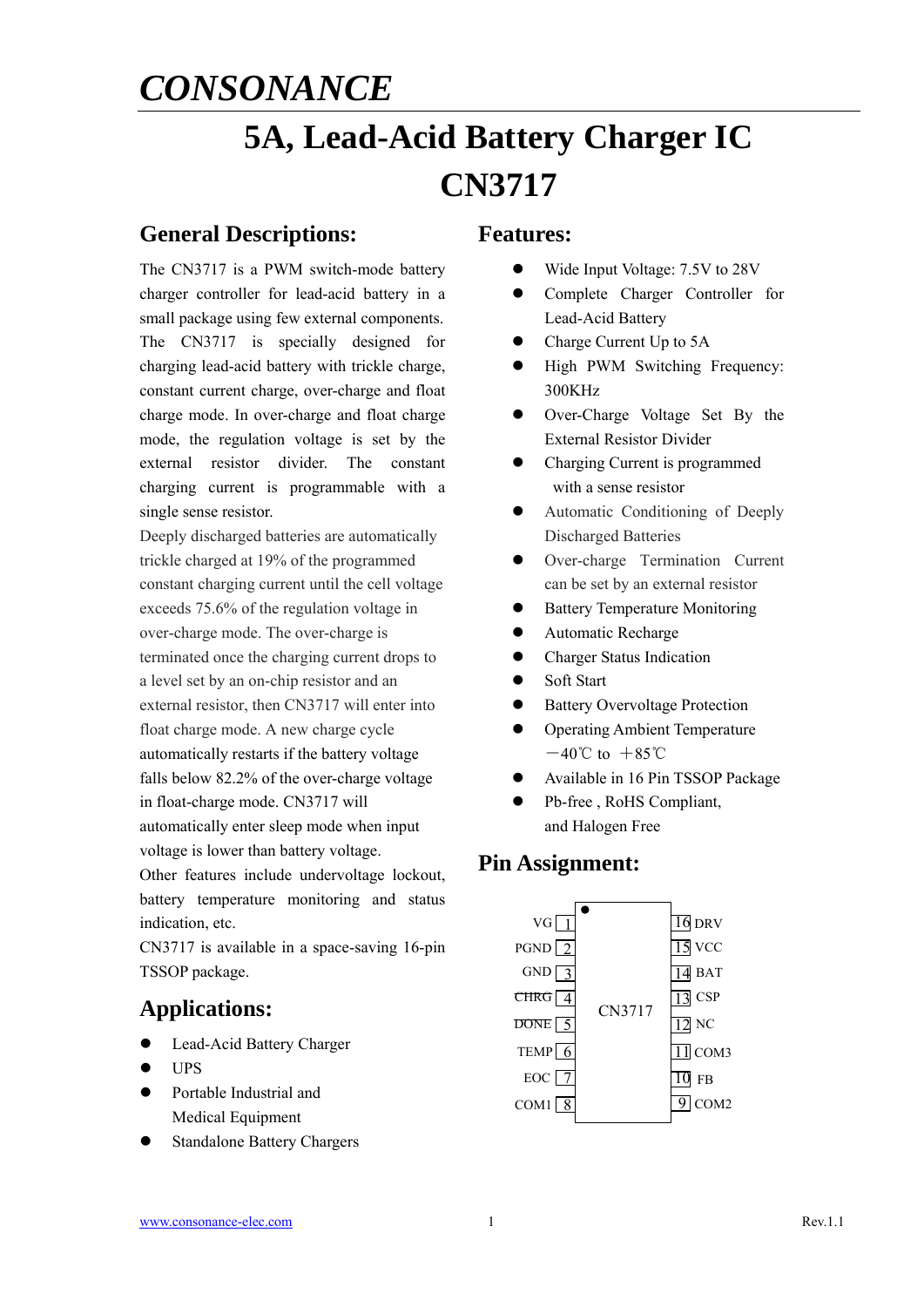## **Typical Application Circuit:**



Figure 1 Typical Application Circuit

## **Ordering Information:**

| Part No. | <b>Operating Ambient Temperature</b> | Over-Charge and Float-Charge Voltage |  |  |
|----------|--------------------------------------|--------------------------------------|--|--|
| CN3717   | $-40^{\circ}$ C to $+85^{\circ}$ C   | Set By External Resistor Divider     |  |  |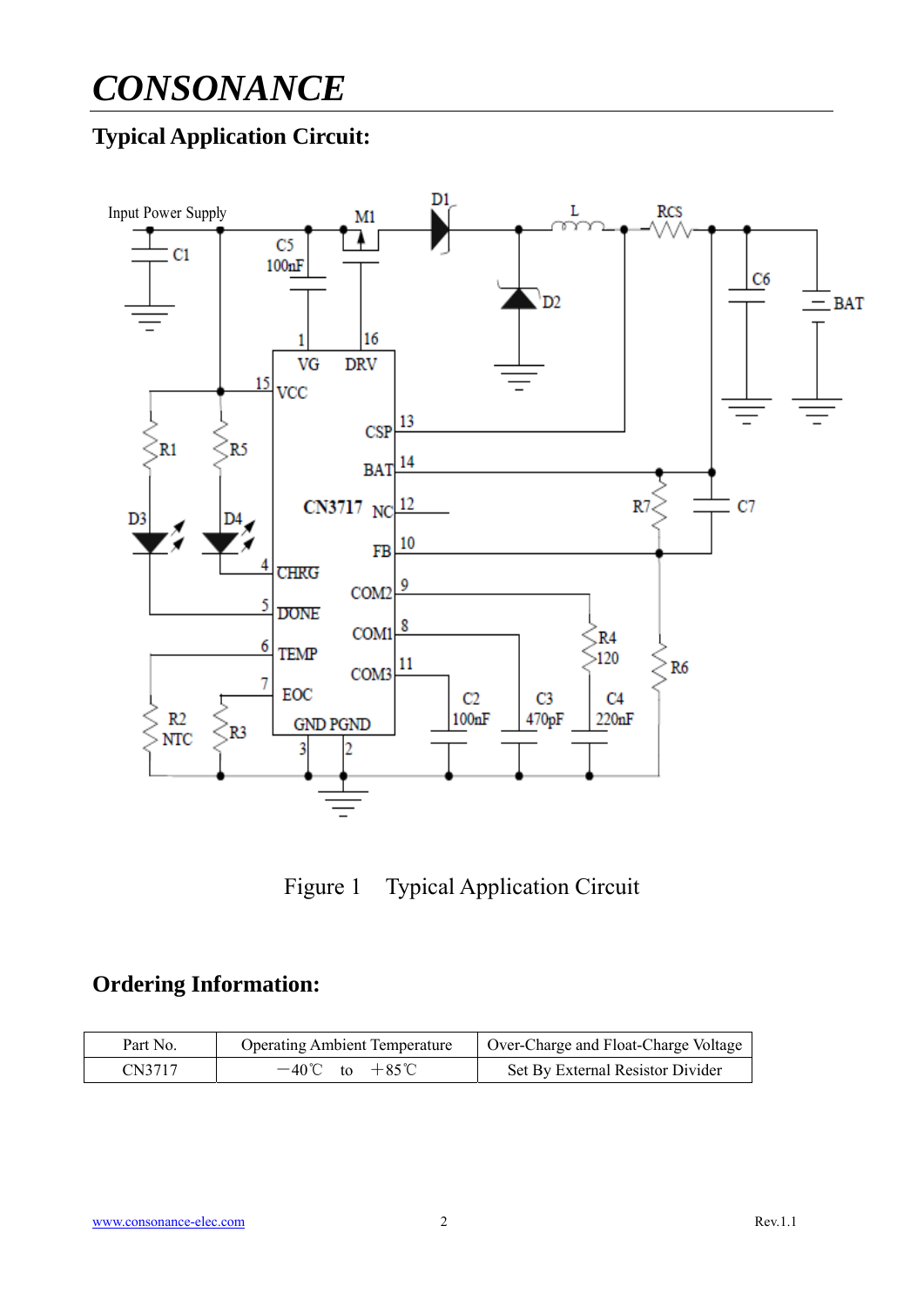## **Pin Description:**

| Pin No.               | <b>Name</b> | <b>Descriptions</b>                                                                           |  |  |
|-----------------------|-------------|-----------------------------------------------------------------------------------------------|--|--|
| VG<br>1               |             | Internal Voltage Regulator. VG internally supplies power to gate driver, connect a            |  |  |
|                       |             | 100nF capacitor between VG pin and VCC pin.                                                   |  |  |
| $\overline{2}$        | <b>PGND</b> | Power Ground.                                                                                 |  |  |
| $\overline{3}$        | <b>GND</b>  | Analog Ground.                                                                                |  |  |
|                       |             | Open-Drain Output. When the battery is being charged in trickle, constant and                 |  |  |
| $\overline{4}$        | <b>CHRG</b> | over-charge mode, this pin is pulled low by an internal switch. Otherwise this pin            |  |  |
|                       |             | is in high impedance state.                                                                   |  |  |
| 5                     | <b>DONE</b> | Open-Drain Output. When the charging is in float-charge mode, this pin is pulled              |  |  |
|                       |             | low by an internal switch. Otherwise this pin is in high impedance state.                     |  |  |
| 6                     | <b>TEMP</b> | Battery Temperature Monitoring Input. Connect an NTC resistor from this pin to                |  |  |
|                       |             | GND. Temperature anomalies only in trickle, constant current, overcharge stage.               |  |  |
| $\overline{7}$        |             | End-of-Over Charge Current Setting Pin. Connect this pin to GND directly or via               |  |  |
|                       | EOC         | a resistor to set the over charge current.                                                    |  |  |
| 8                     | COM1        | Loop Compensation Input 1. Connect a 470pF capacitor from this pin to GND.                    |  |  |
| 9<br>COM <sub>2</sub> |             | Loop Compensation Input 2. Connect a 220nF capacitor in series with an 12002                  |  |  |
|                       |             | resistor from this pin to GND.                                                                |  |  |
| 10                    | FB          | Battery Voltage Feedback Input. Need to connect to the external resistor divider              |  |  |
|                       |             | in order to set the over-charge and float-charge voltage.                                     |  |  |
| 11                    | COM3        | Loop Compensation Input 3. Connect an 100nF capacitor from this pin to GND.                   |  |  |
| 12                    | NC          | No Connection                                                                                 |  |  |
| 13                    |             | Positive Input for Charging Current Sensing. This pin and the BAT pin measure                 |  |  |
|                       | <b>CSP</b>  | the voltage drop across the resistor $R_{\text{CS}}$ to provide the current signals required. |  |  |
| 14                    | <b>BAT</b>  | Negative Input for Charging Current Sensing. This pin and the CSP pin measure                 |  |  |
|                       |             | the voltage drop across the resistor $R_{\text{CS}}$ to provide the current signals required. |  |  |
| 15                    | <b>VCC</b>  | External DC Power Supply Input. VCC is also the power supply for internal                     |  |  |
|                       |             | circuit. Bypass this pin with a capacitor.                                                    |  |  |
| 16                    | <b>DRV</b>  | Drive the gate of external P-channel MOSFET.                                                  |  |  |

## **Absolute Maximum Ratings**

*Stresses beyond those listed under 'Absolute Maximum Ratings' may cause permanent damage to the device. These are stress ratings only and functional operation of the device at these or any other conditions above those indicated in the operational sections of the specifications is not implied. Exposure to Absolute Maximum Rating Conditions for extended periods may affect device reliability.*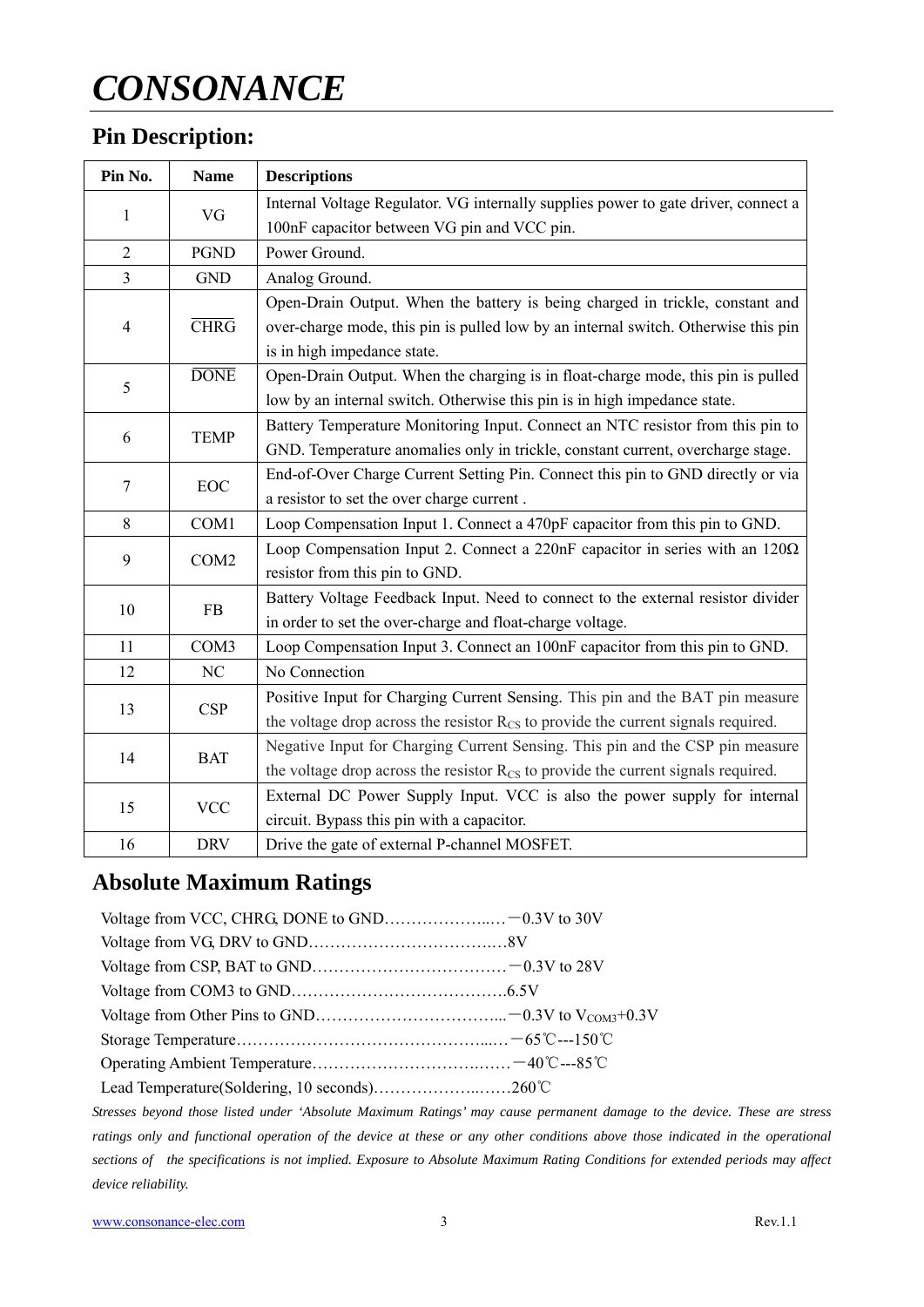## **Electrical Characteristics:**

| 1.9, 1.4<br><b>Parameters</b>                    | <b>Symbol</b>            |                                     | <b>Conditions</b> | Min            | Typ          | <b>Max</b> | Unit          |  |
|--------------------------------------------------|--------------------------|-------------------------------------|-------------------|----------------|--------------|------------|---------------|--|
| Input Voltage Range                              | <b>VCC</b>               |                                     |                   | 7.5            |              | 28         | V             |  |
| Undervoltage<br>lockout<br>Threshold             | <b>UVLO</b>              |                                     |                   | 4.2            | 6            | 7.3        | V             |  |
| <b>Operating Current</b>                         | $I_{VCC}$                | $V_{BAT}$ > $V_{OC}$ (Note1)        |                   | 1.2            | 1.7          | 2.2        | mA            |  |
| FB Pin Bias Current                              | $I_{FB}$                 | $V_{FB} = 4V$                       |                   |                | 40           | 260        | nA            |  |
| <b>Current Sense Voltage</b>                     |                          | $V_{BAT} > 81.8\% \times V_{OC}$    | (Note1)           | 113            | 120          | 127        |               |  |
| $(V_{CSP}-V_{BAT})$                              | $V_{CS}$                 | $V_{BAT} < 81.8\% \times V_{OC}$    | (Notel)           | 13             | 23           | 33         | mV            |  |
| Current into BAT Pin                             | $I_{BAT}$                | $V_{BAT} = 12V$                     |                   | 5              | 10           | 15         | uA            |  |
| Precharge Threshold                              | <b>VPRE</b>              | $V_{FB}$ rising                     |                   |                | 75.6%        |            |               |  |
| Float charge Threshold                           | $V_{\text{Float}}$       | Float charge mode                   |                   |                | 93.6%        |            |               |  |
| Recharge Threshold                               | $\rm V_{RE}$             | V <sub>FB</sub> falling             |                   |                | 82.2%        |            | $V_{OC}$      |  |
| Overvoltage Trip Level                           | Vov                      | $VBAT$ rising                       |                   | 1.06           | 1.08         | 1.1        | (Notel)       |  |
| Overvoltage Clear Level                          | Vclr                     | V <sub>BAT</sub> falling            |                   | 0.98           | $\mathbf{1}$ | 1.02       |               |  |
| <b>Over Charge Mode</b>                          |                          |                                     |                   |                |              |            |               |  |
| Feedback Voltage                                 | $V_{FB}$                 | FB pin, Over Charge mode            |                   | 3.64           | 3.69         | 3.74       | V             |  |
| FB Pin TC                                        | $TC_{FB}$                | FB pin, Over Charge mode            |                   |                | $-5.56mV$    |            | /°C           |  |
| <b>Float Charge Mode</b>                         |                          |                                     |                   |                |              |            |               |  |
| Feedback Voltage                                 | $V_{FB}$                 | FB pin, Float Charge mode           |                   |                | 3.46         |            | V             |  |
| FB Pin TC                                        | $TC_{FB}$                | FB pin, Float Charge mode           |                   | $-5mV$         |              | /°C        |               |  |
| <b>TEMP Pin</b>                                  |                          |                                     |                   |                |              |            |               |  |
| Pull up Current                                  | $I_{up}$                 |                                     |                   | 42             | 55           | 68         | uA            |  |
| <b>High Threshold</b>                            | Vthh                     | <b>TEMP Voltage Rising</b>          |                   | 1.57           | 1.61         | 1.65       | V             |  |
| Low Threshold                                    | Vthl                     | <b>TEMP Voltage Falling</b>         |                   | 0.145          | 0.175        | 0.205      | $\mathbf V$   |  |
| <b>CHRG</b> Pin                                  |                          |                                     |                   |                |              |            |               |  |
| <b>CHRG</b> Pin Sink Current                     | <b>I</b> CHRG            | $V_{CHRG} = 1V$ , charge mode       |                   | $\tau$         | 12           | 18         | mA            |  |
| <b>CHRG</b> Leakage Current                      | $I_{LK1}$                | V <sub>CHRG</sub> =25V, Float mode  |                   |                |              | 1          | uA            |  |
| <b>DONE</b> Pin                                  |                          |                                     |                   |                |              |            |               |  |
| DONE Sink Current                                | <b>I</b> DONE            | V <sub>DONE</sub> =1V, Float mode   |                   | $\overline{7}$ | 12           | 18         | mA            |  |
| DONE Leakage Current                             | $I_{LK2}$                | V <sub>DONE</sub> =25V, charge mode |                   |                |              | 1          | uA            |  |
| <b>Oscillator</b>                                |                          |                                     |                   |                |              |            |               |  |
| <b>Switching Frequency</b>                       | $f_{\rm osc}$            |                                     |                   | 240            | 300          | 360        | kHz           |  |
| Maximum Duty Cycle                               | Dmax                     |                                     |                   |                | 94           |            | $\frac{0}{0}$ |  |
| <b>Sleep Mode</b>                                |                          |                                     |                   |                |              |            |               |  |
|                                                  |                          |                                     | $V_{BAT} = 8V$    | 0.06           | 0.1          | 0.14       |               |  |
| Sleep Mode Threshold<br>(measure $VCC-V_{BAT}$ ) | $\rm V_{SLP}$            | VCC falling                         | $VBAT=12V$        | 0.1            | 0.14         | 0.18       | V             |  |
|                                                  |                          |                                     | $V_{BAT}=18V$     | 0.18           | 0.23         | 0.28       |               |  |
| mode<br>Sleep<br>Release                         |                          |                                     | $V_{BAT} = 8V$    | 0.26           | 0.32         | 0.39       |               |  |
| Threshold                                        | <b>V</b> <sub>SLPR</sub> | VCC rising,                         | $V_{BAT}=12V$     | 0.32           | 0.42         | 0.52       | V             |  |
| (measure $VCC-V_{BAT}$ )                         |                          |                                     | $VBAT=18V$        | 0.38           | 0.47         | 0.58       |               |  |

 $(VCC=15V)$  T<sub>A</sub>= $-40^{\circ}$ C to 85<sup>°</sup>C, unless otherwise noted)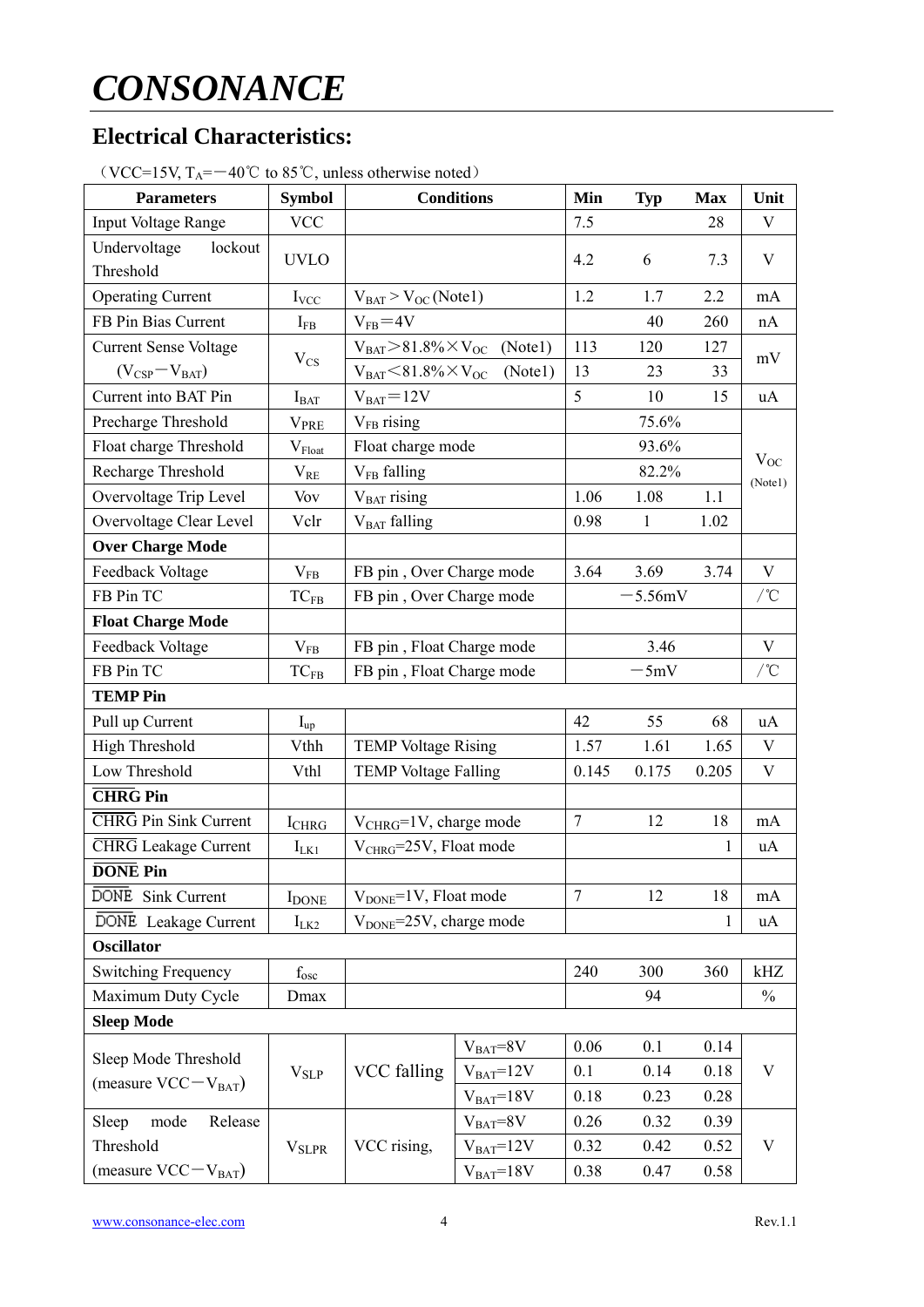| (Continued from last page)       |                        |                          |     |            |     |      |  |
|----------------------------------|------------------------|--------------------------|-----|------------|-----|------|--|
| <b>Parameters</b>                | <b>Symbol</b>          | <b>Conditions</b>        | Min | <b>Typ</b> | Max | Unit |  |
| <b>DRV</b> Pin                   |                        |                          |     |            |     |      |  |
| $V_{DRV}$ High (VCC $-V_{DRV}$ ) | VH                     | $I_{DRV} = -10mA$        |     | 60         |     | mV   |  |
| $V_{DRV}$ Low<br>$(VCC-VDRV)$    | VL                     | $I_{DRV} = 0$ mA         |     | 6.5        |     | V    |  |
| Rise Time                        | $\mathfrak{t}_{\rm r}$ | Cload=2nF, $10\%$ to 90% | 30  | 40         | 65  | ns   |  |
| Fall Time                        | tr                     | Cload=2nF, 90% to $10\%$ | 30  | 40         | 65  | ns   |  |

Note 1:  $V_{OC}$  is the regulation voltage at BAT pin in over-charge mode

### **Detailed Description:**

The CN3717 is a trickle charge, constant current, over voltage, float voltage battery charger controller that adopts PWM step-down (buck) switching architecture, the device is specially designed for lead-acid battery. The charge current is set by an external sense resistor  $(R_{CS})$  across the CSP and BAT pins. The final battery regulation voltage  $V_{REG}$  in constant voltage mode is set by the external resistor divider.

A charge cycle begins when the voltage at the VCC pin rises above the UVLO level and is greater than the battery voltage. At the beginning of the charge cycle, if the battery voltage is less than 75.6% $\times$ V<sub>oc</sub>, the charger goes into trickle charge mode. The trickle charge current is about 19% of the full charge current. In constant current mode, the charge current is set by the internal  $120mV$  reference voltage and a external resistor  $R_{CS}$ , the constant current is 120mV/R<sub>CS</sub>. In constant current mode, CN3717 will remain in constant current mode even though the battery drops below 75.6% of the over charge voltage. When the battery voltage approaches the over-charge voltage, the charger goes into the over charge mode. In over charge mode, the charge current start to decrease and when the charge current drops to a level that is set by the resistor at EOC pin, the charger goes into float-charge mode, the BAT pin voltage in float-charge mode is 93.6% of that in over-charge mode. In trickle charge, constant current and over-charge mode, CHRG pin is pulled low by an internal N-channel MOSFET to indicate that the charge cycle is ongoing, and  $\overline{\text{CHRG}}$  pin is in high impedance state. During the float-charge mode,  $\overline{DONE}$  pin is pulled low by an internal N-channel MOSFET to indicate the float-charge mode, and  $\overline{CHRG}$ pin is in high impedance state.

In float-charge mode to restart the charge cycle, just remove and reapply the input voltage. Also, a new charge cycle will begin if the battery voltage drops below the recharge threshold voltage of  $82.2\% \times V_{OC}$ . When the input voltage is not present, the charger goes into sleep mode.

A 10kΩ NTC (negative temperature coefficient) thermistor can be connected from the TEMP pin to ground for battery temperature qualification. If the battery temperature is outside the normal range, trickle charge, constant current charging, overcharge stage charging process will be suspended.

An over-voltage comparator guards against voltage transient overshoots (8% of over-charge voltage). In this case, P-channel MOSFET is turned off until the overvoltage condition is cleared. This feature is useful for battery load dump or sudden removal of battery.

The charging profile is shown in Figure 2.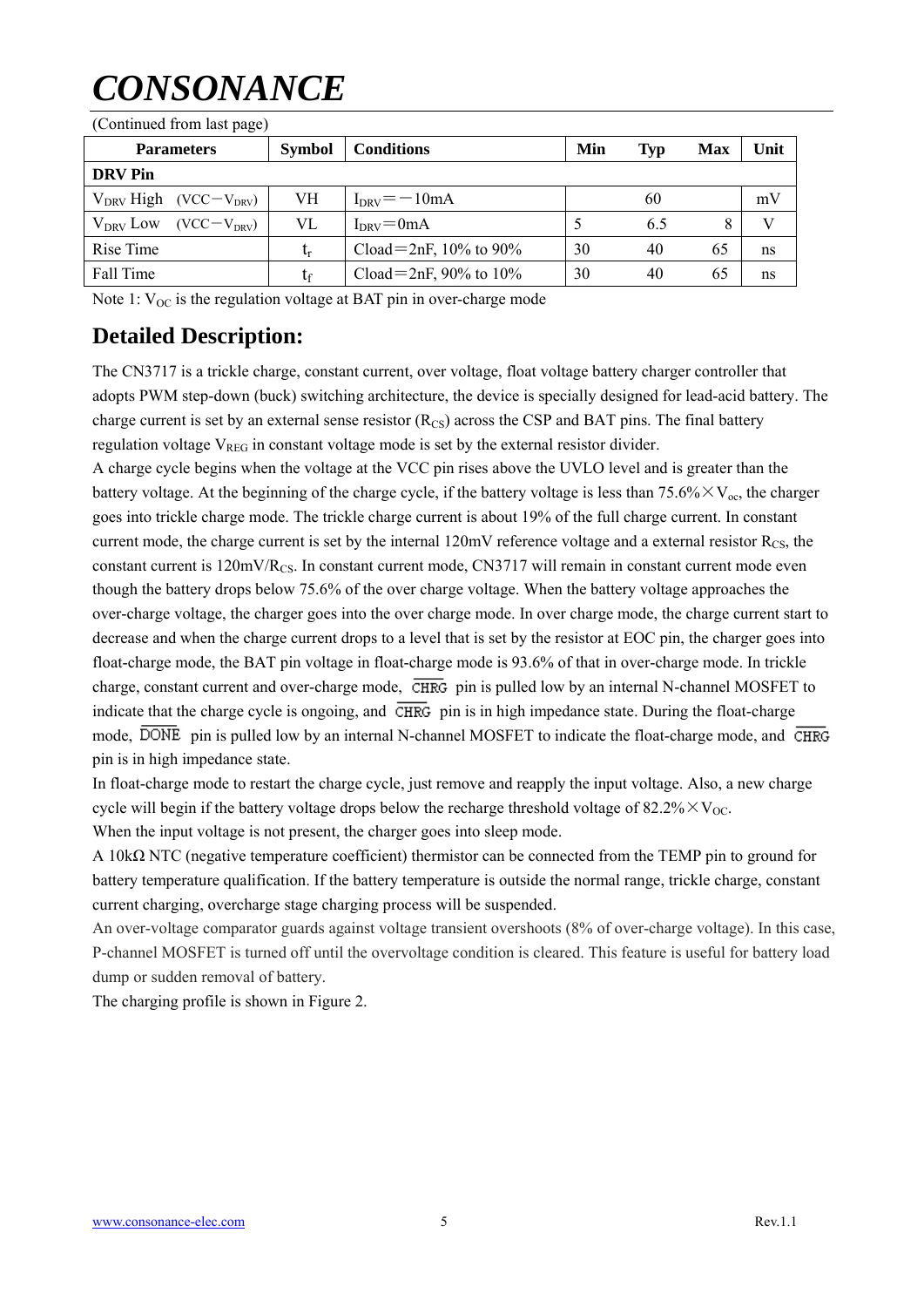

## Figure 2 The Charging Profile

### **Application Information**

#### **Undervoltage Lockout (UVLO)**

An undervoltage lockout circuit monitors the input voltage and keeps the charger off if VCC falls below 6V(Typical).

#### **Set the Over Voltage in Over Voltage Mode**

As shown in Figure 1, battery voltage is feedback to FB pin via the resistor divider composed of R6 and R7. CN3717 decided the charging status based on FB's voltage. When FB's voltage approaches 3.69V, the charger goes into over-voltage mode. In over-voltage mode, the charge current decrease gradually, and the battery voltage remains unchanged.

In light of FB pin's bias current, the regulation voltage in over-voltage mode is determined by the following equation:

$$
V_{BAT}
$$
=3.69 $\times$  (1+R7 / R6) + $I_B \times R7$ 

Where,  $I_B$  is FB pin's bias current, which is 40nA typical.

From the above equation, we can see that an error is introduced due to the existence of bias current  $I_B$ , the error is I<sub>B</sub>×R7. If R7=500KΩ, then the error is about 20mV. So the error should be taken into account while designing the resistor divider.

The maximum over-charge voltage that can be set is 25V.

#### **Trickle Charge Mode**

At the beginning of a charge cycle, if the battery voltage is below  $75.6\% \times V_{\text{OC}}$ , the charger goes into trickle charge mode with the charge current set at 19% of the constant current. In constant current mode, CN3717 will remain in constant current mode even though the battery drops below 75.6% of the over charge voltage.

#### **Charge Current Setting**

The constant charge current, namely the charge current in constant current mode, is decided by the following formula:

$$
ICH = \frac{120 \text{mV}}{\text{Rcs}}
$$

Where:

 $I_{\text{CH}}$  is the constant charge current

www.consonance-elec.com 6 Rev.1.1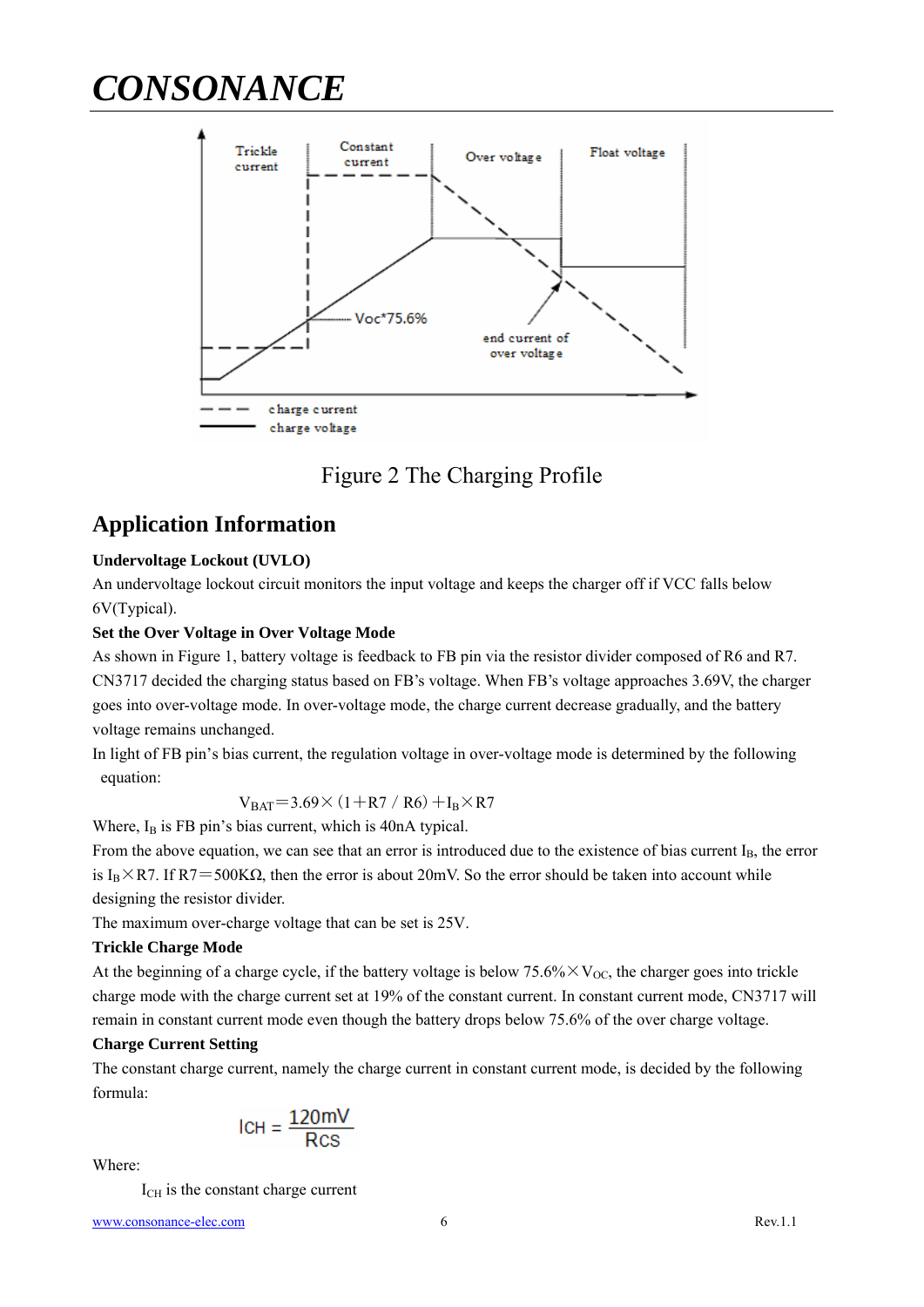$R_{CS}$  is the resistor between the CSP pin and BAT pin

#### **End-of-Over Charge Current Setting**

End-of-over charge current can be set by connecting a resistor from EOC pin to GND, and is decided by the following equation:

$$
I_{\text{EOC}} = \frac{1.278 \times (14350 + \text{Rext})}{R_{\text{CS}} \times 10^6}
$$

Where:

- $I_{EOC}$  is the end-of-over charge current in Ampere
- Rext is the external resistance from EOC pin to GND in  $\Omega$ . Rext can not be great than 100K $\Omega$ , otherwise the charging may not be terminated correctly.
- $\bullet$  R<sub>CS</sub> is the current sense resistance between CSP pin and BAT pin in  $\Omega$

It is our interest to calculate the ratio between  $I_{EOC}$  and  $I_{CH}$ :

$$
\frac{I_{\text{EOC}}}{I_{\text{CH}}} = \frac{\frac{1.278 \times (14350 + \text{Rext})}{R_{\text{CS}} \times 10^6}}{\frac{0.12}{\text{Rcs}}} = \frac{1.278 \times (14350 + \text{Rext})}{0.12 \times 10^6}
$$

When Rext=0 $\Omega$ , the minimum I<sub>EOC</sub>/I<sub>CH</sub>=10.5%

When Rext=100K $\Omega$ , the maximum I<sub>EOC</sub>/I<sub>CH</sub>=83.5%

#### **Float Charge Voltage Mode**

After the over voltage charge is terminated, the charger goes into float charge mode. In float charge mode, the battery voltage drops to  $93.6\% \times V_{\text{OC}}$ . Float charge mode can compensate for the loss of battery power due to self-discharge or external loading.

#### **Automatic Battery Recharge**

In float voltage charge mode, if both the battery and the input power supply (wall adapter) are present, a new charge cycle will begin if the battery voltage drops below  $82.2\% \times V_{\text{OC}}$  due to self-discharge or external loading.

#### **Battery Temperature Monitoring**

A negative temperature coefficient (NTC) thermistor located close to the battery pack can be used to monitor battery temperature and will not allow charging unless the battery temperature is within an acceptable range. Connect a 10k $\Omega$  thermistor from the TEMP pin to ground. Internally, for hot temperature, the low voltage threshold is set at 175mV which is equal to 50°C(RNTC≈3.5kΩ). For cold temperature, the high voltage threshold is set at 1.61V which is equal to  $0^{\circ}$ C(RNTC≈32kΩ) with 50uA of pull-up current.

Once the temperature is outside the window, the charge cycle will be suspended, and the charge cycle resumes if the temperature is back to the acceptable range.

The TEMP pin's pull up current is about 50uA, so the NTC thermistor's resistance should be 10kΩ at 25℃, about 3.5kΩ at hot temperature threshold, and about 32kΩ at cold temperature threshold. The NTC thermistor such as TH11-3H103F, MF52(10 kΩ), QWX-103 and NCP18XH103F03RB can work well with CN3717. The above mentioned part numbers are for reference only, the users can select the right NTC thermistor part number based on their requirements.

If battery temperature monitoring function is not needed, just connect a  $10K\Omega$  resistor from TEMP pin to GND. **Status Indication** 

The CN3717 has 2 open-drain status outputs:  $\overline{\text{CHRG}}$  and  $\overline{\text{DONE}}$ .  $\overline{\text{CHRG}}$  is pulled low when the charger is in charging status, otherwise  $\overline{\text{CHRG}}$  becomes high impedance.  $\overline{\text{DONE}}$  is pulled low if the charger is in floatcharge mode, otherwise  $\overline{DONE}$  becomes high impedance.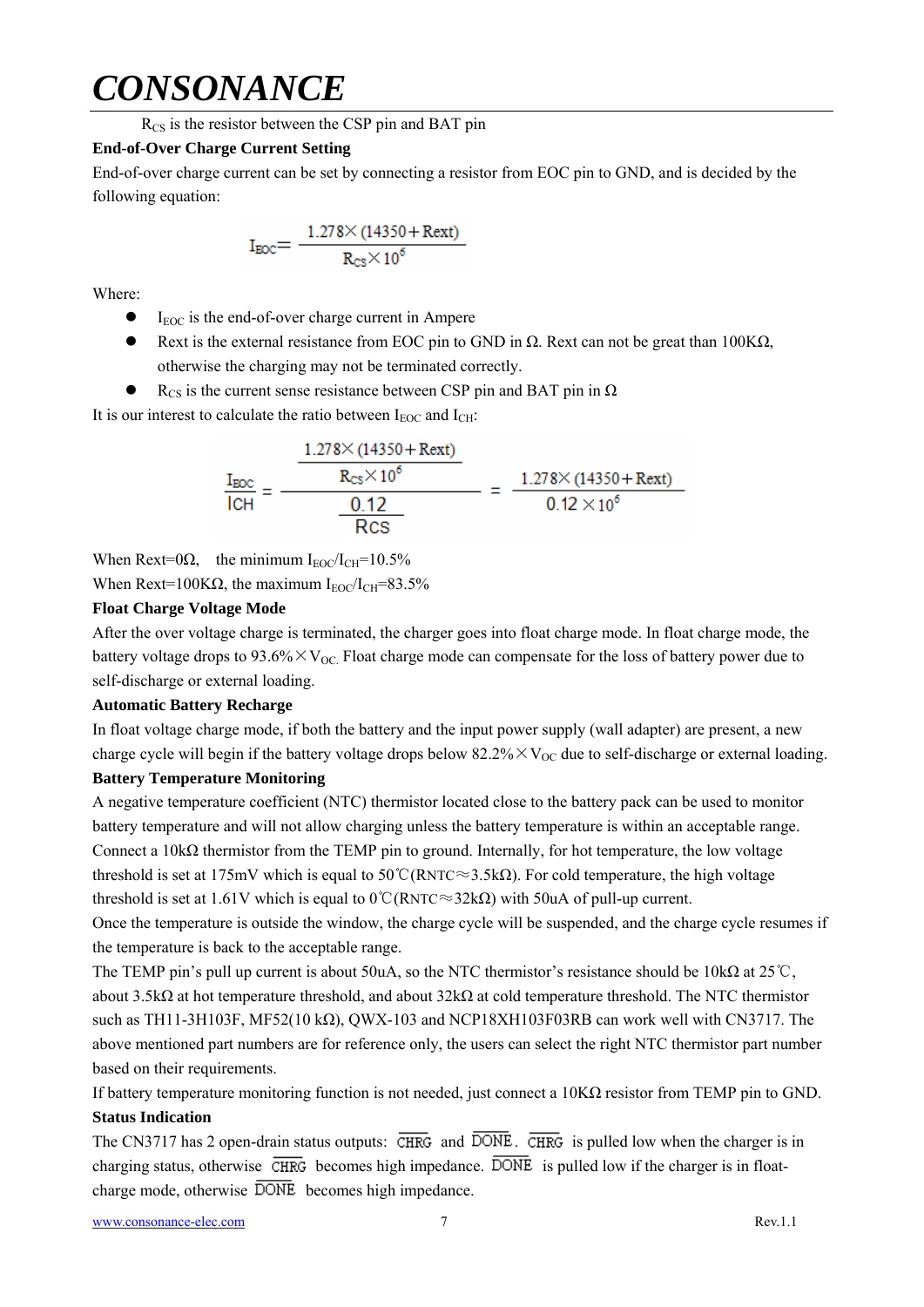When the battery is not present, the charger charges the output capacitor to the float-charge voltage. The open drain pin that is not used should be tied to ground.

The table 1 lists the two indicator status and its corresponding charging status. It is supposed that red LED is connected to  $\overline{\text{CHRG}}$  pin and green LED is connected to  $\overline{\text{DONE}}$  pin.

| CHRG pin                         | DONE pin                           | <b>State Description</b>                                                                                                                                                |
|----------------------------------|------------------------------------|-------------------------------------------------------------------------------------------------------------------------------------------------------------------------|
| Low(the red LED on)              | High Impedance (the green LED off) | Trickle , constant current or                                                                                                                                           |
|                                  |                                    | over-charge                                                                                                                                                             |
| High Impedance (the red LED off) | Low(the green LED on)              | Float Charging                                                                                                                                                          |
| High Impedance (the red LED off) | High Impedance (the green LED off) | There are three possible state:<br>the voltage at the VCC pin<br>below the UVLO level or<br>the voltage at the VCC pin<br>below $V_{BAT}$ or<br>abnormal battery's temp |

## Table 1 Indication Status

#### **Gate Drive**

The CN3717's gate driver can provide high transient currents to drive the external pass transistor. The rise and fall times are typically 40ns when driving a 2000pF load, which is typical for a P-channel MOSFET with Rds(on) in the range of 50mΩ.

A voltage clamp is added to limit the gate drive to 8V max. below VCC. For example, if VCC is 20V, then the DRV pin output will be pulled down to 12V min. This allows low voltage P-channel MOSFETs with superior Rds(on) to be used as the pass transistor thus increasing efficiency.

#### **Loop Compensation**

In order to make sure that the current loop and the voltage loop are stable, the following compensation components are necessary:

(1)A 470pF capacitor from the COM1 pin to GND

(2)A series 220nF ceramic capacitor and  $120\Omega$  resistor from the COM2 pin to GND

(3)An 100nF ceramic capacitor from the COM3 pin to GND

(4) The capacitance C7 in Figure 1 can be roughly calculated by:  $C7=8\times (R6/R7)$  (pF)

#### **Input and Output Capacitors**

Since the input capacitor is assumed to absorb all input switching ripple current in the converter, it must have an adequate ripple current rating. Worst-case RMS ripple current is approximately one-half of output charge current.

The selection of output capacitor is primarily determined by the ESR required to minimize ripple voltage and load step transients. Generally speaking, a 10uF ceramic capacitor can be used.

#### **Inductor Selection**

During P-channel MOSFET's on time, the inductor current increases, and decreases during P-channel MOSFET's off time, the inductor's ripple current increases with lower inductance and higher input voltage. Higher inductor ripple current results in higher charge current ripple and greater core losses. So the inductor's ripple current should be limited within a reasonable range.

The inductor's ripple current is given by the following formula:

$$
\triangle I_L = \frac{1}{(f)(L)} V_{BAT} (1 - \frac{V_{BAT}}{VCC})
$$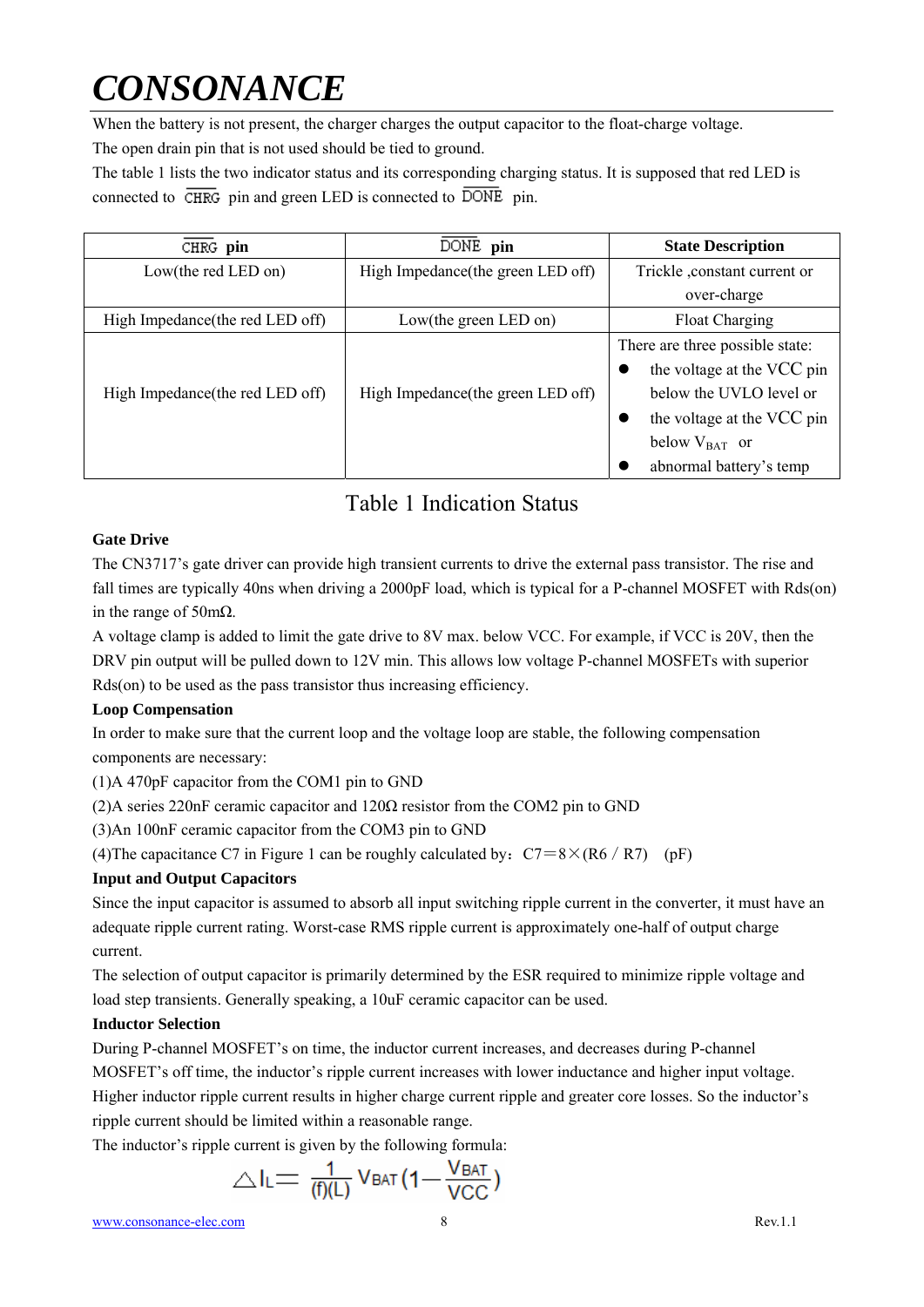Where

f is the switching frequency 300KHz

L is the inductor value

V<sub>BAT</sub> is the battery voltage

VCC is the input voltage

A reasonable starting point for setting inductor ripple current is  $\Delta I_L = 0.4 \times I_{CH}$ , I<sub>CH</sub> is the charge current. Remember that the maximum  $\Delta I_L$  occurs at the maximum input voltage and the lowest inductor value. So lower charge current generally calls for larger inductor value.

| <b>Charge Current</b> | <b>Input Voltage</b> | <b>Inductor Value</b> |
|-----------------------|----------------------|-----------------------|
|                       | $>20V$               | 40uH                  |
| 1A                    | $<$ 20V              | 30uH                  |
| 2A                    | $>20V$               | 30uH                  |
|                       | $<$ 20V              | 20uH                  |
|                       | $>20V$               | 20uH                  |
| 3A                    | $<$ 20V              | 15uH                  |
| 4A                    | $>20V$               | 15uH                  |
|                       | $<$ 20V              | 10uH                  |
| 5A                    | $>20V$               | 10uH                  |
|                       | $<$ 20V              | 8uH                   |

Use Table 2 as a guide for selecting the correct inductor value for your application.

### Table 2 Guide to Select Inductor Value

#### **MOSFET Selection**

The CN3717 uses a P-channel power MOSFET switch. The MOSFET must be selected to meet the efficiency or power dissipation requirements of the charging circuit as well as the maximum temperature of the MOSFET. The peak-to-peak gate drive voltage is set internally, this voltage is typically 6V. Consequently, logic-level threshold MOSFETs must be used. Pay close attention to the  $BV_{DSS}$  specification for the MOSFET as well; many of the logic level MOSFETs are limited to 30V or less.

Selection criteria for the power MOSFET includes the "on" resistance Rds(on), total gate charge Qg, reverse transfer capacitance  $C_{RSS}$ , input voltage and maximum charge current.

The MOSFET power dissipation at maximum output current is approximated by the equation:

$$
Pd = \frac{VBAT}{VCC} \times Rds(0n) \times ICH^2 \times (1+0.005dT)
$$

Where:

Pd is the power dissipation of the power MOSFET

VBAT is the maximum battery voltage

VCC is the minimum input voltage

Rds(on) is the power MOSFET's on resistance at room temperature

ICH is the charge current

www.consonance-elec.com 9 Rev.1.1 dT is the temperature difference between actual ambient temperature and room temperature(25℃) In addition to the  $I^2Rds($ on) loss, the power MOSFET still has transition loss, which are highest at the highest input voltage. Generally speaking, for VIN $\leq$ 20V, the I<sup>2</sup>Rds(on) loss may be dominant, so the MOSFET with lower Rds(on) should be selected for better efficiency; for  $VIN > 20V$ , the transition loss may be dominant, so the MOSFET with lower  $C_{RSS}$  can provide better efficiency.  $C_{RSS}$  is usually specified in the MOSFET characteristics; if not, then C<sub>RSS</sub> can be calculated using  $C_{RSS} = Q_{GD}/\Delta V_{DS}$ .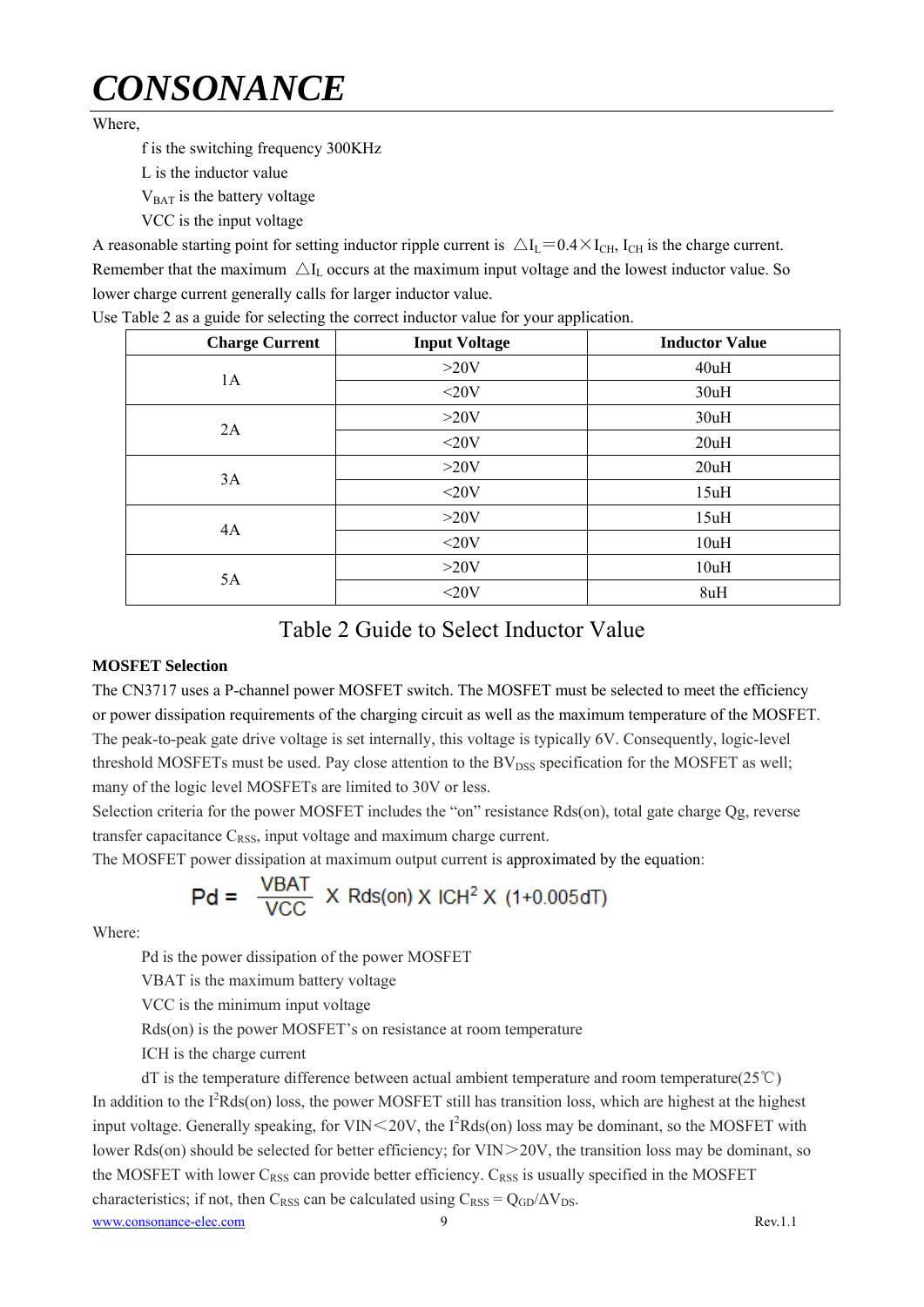The MOSFETs such as AO4459, STM9435(or WT9435), AO3407A can be used. The part numbers listed above are for reference only, the users can select the right MOSFET based on their requirements.

#### **Diode Selection**

The diodes D1 and D2 in Figure 1 are schottky diode, the current rating of the diodes should be at least the charge current limit, the voltage rating of the diode should exceed the maximum expected input voltage. The diode that is much larger than that is sufficient can result in larger transition losses due to their larger junction capacitance.

#### **About Battery Current in Sleep Mode**

In the typical application circuit shown in Figure 1, when input voltage is powered off or lower than battery voltage, CN3717 will enter sleep mode. In sleep mode, the battery current includes:

- (1) The current into BAT pin and CSP pin, which is about  $10uA(V<sub>BAT</sub>=12V)$ .
- (2) The current from battery to VCC pin via diode D1, which is determined by D1's leakage current. The current will charge capacitance C1 at VCC pin, which will make VCC voltage a bit higher. To avoid erratic operation, a resistor in parallel with capacitance C1 may be needed to discharge the capacitance, the resistor value is determined by diode D1's leakage, generally speaking, a  $20K\Omega$  resistor can achieve the task.
- (3) The current from battery to GND via diode D2, which is also determined by D2's leakage current.

#### **PCB Layout Considerations**

When laying out the printed circuit board, the following considerations should be taken to ensure proper operation of the IC.

- (1) To minimize radiation, the 2 diodes, pass transistor, inductor and the input bypass capacitor traces should be kept as short as possible. The positive side of the input capacitor should be close to the source of the P-channel MOSFET; it provides the AC current to the pass transistor. The connection between the catch diode and the pass transistor should also be kept as short as possible.
- (2) The compensation capacitor connected at the COM1, COM2 and COM3 pins should return to the analog ground pin of the IC. This will prevent ground noise from disrupting the loop stability.
- (3) Output capacitor ground connections need to feed into same copper that connects to the input capacitor ground before tying back into system ground.
- (4) Analog ground and power ground(or switching ground) should return to system ground separately.
- (5) The ground pins also works as a heat sink, therefore use a generous amount of copper around the ground pins. This is especially important for high VCC and/or high gate capacitance applications.
- (6) Place the charge current sense resistor  $R_{CS}$  right next to the inductor output but oriented such that the IC's CSP and BAT traces going to  $R_{CS}$  are not long. The 2 traces need to be routed together as a single pair on the same layer at any given time with smallest trace spacing possible.
- (7) The CSP and BAT pins should be connected directly to the current sense resistor (Kelvin sensing) for best charge current accuracy. See Figure 3 as an example.



Figure 3 Kelvin Sensing of Charge Current